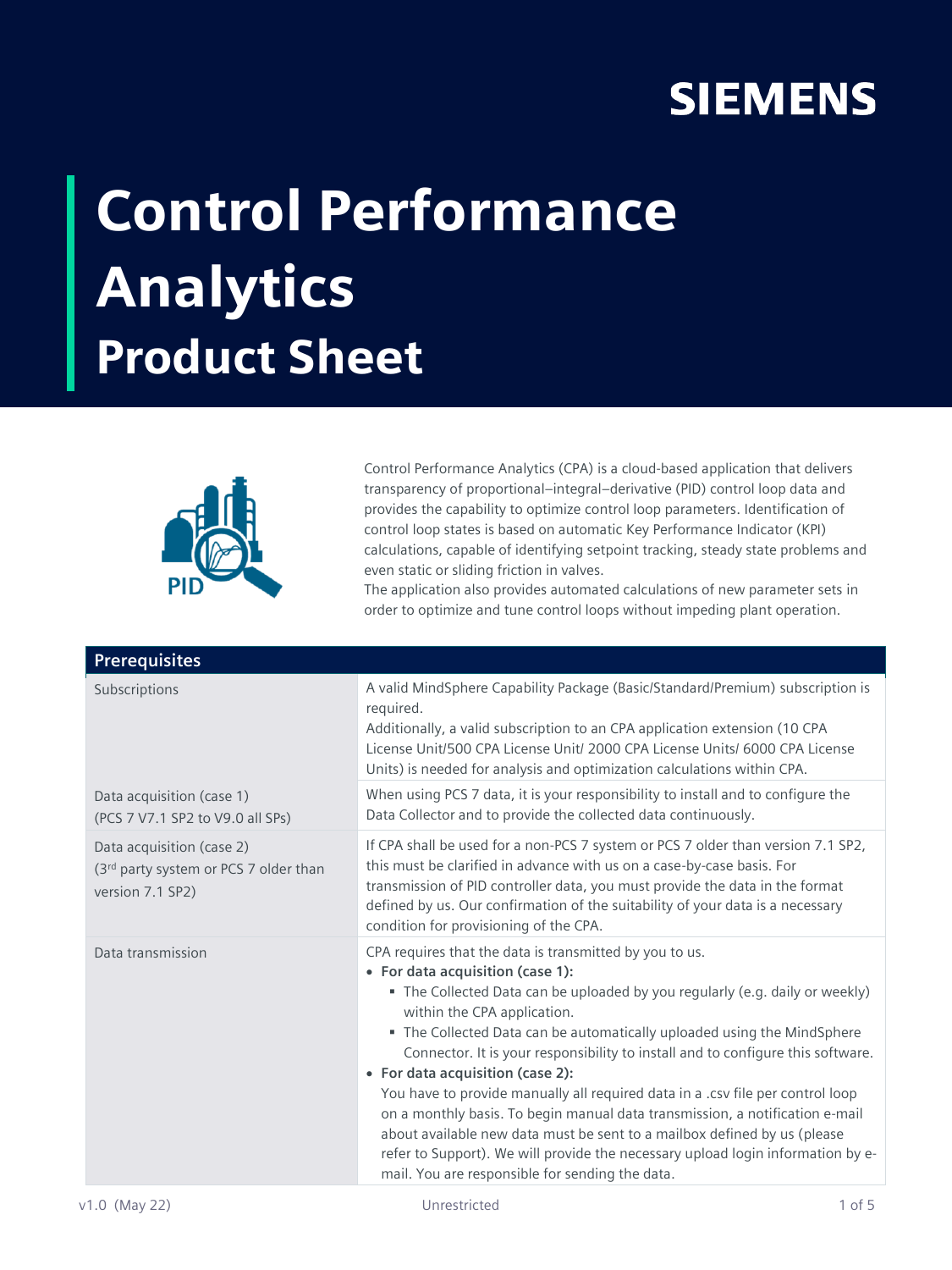|             | CPA needs the following data (provided manually or using Data Collector) for the<br>analysis and assessment of control loops ("Collected Data"):<br>• Required:<br>Setpoint (SP)<br>Process value (PV)<br>· Manipulated variable (MV)<br>• Loop control is closed (LoopClosed)<br>External set point active (SP_ExtAct)<br>Proportional gain (Gain)<br>· Differential time (TD)<br>• Integral time (TI)<br>High limit of set point (SP_HiLim)<br>• Low limit of set point (SP_LoLim)<br>" High limit for manipulated variable in manual mode (MV_HiLim)<br>" Low limit for manipulated variable in manual mode MV_LoLim<br>• Optional (based on availability):<br>Indication about gain: positive or negative (NegGain)<br>Dead band (Deadband)<br>Unit of measurement for MV (unitMV)<br>Unit of measurement for PV (unitPV)<br>Assigned name of process area (areaname)<br>Indication about controller mode: manual or automatic (manual)<br>• Additional optional data: (Only applicable with data acquisition case 1)<br>• PCS 7 events generated in your plant |
|-------------|---------------------------------------------------------------------------------------------------------------------------------------------------------------------------------------------------------------------------------------------------------------------------------------------------------------------------------------------------------------------------------------------------------------------------------------------------------------------------------------------------------------------------------------------------------------------------------------------------------------------------------------------------------------------------------------------------------------------------------------------------------------------------------------------------------------------------------------------------------------------------------------------------------------------------------------------------------------------------------------------------------------------------------------------------------------------|
| Web browser | An HTML5 capable Internet browser with latest version is required (e.g. Google<br>Chrome). The recommended screen resolution is 1024x768 or higher.<br>CPA is optimized for Google Chrome.                                                                                                                                                                                                                                                                                                                                                                                                                                                                                                                                                                                                                                                                                                                                                                                                                                                                          |

| <b>Description</b>                               |                                                                                                                                                                                                                                                                                                                                                                                                                                                                                                                                                                                                                                      |
|--------------------------------------------------|--------------------------------------------------------------------------------------------------------------------------------------------------------------------------------------------------------------------------------------------------------------------------------------------------------------------------------------------------------------------------------------------------------------------------------------------------------------------------------------------------------------------------------------------------------------------------------------------------------------------------------------|
| CPA analysis features                            | The CPA provides analysis of the control performance of PID control loops. The<br>analysis consumes CPA License Units. The analysis results are exclusively<br>available within CPA. Please refer to our user manual (available within user<br>interface of CPA application) for further details about the analysis and provided<br>KPIs.                                                                                                                                                                                                                                                                                            |
| CPA recommendation                               | Based on the KPIs of the various categories, possible causes are listed and<br>recommendations for correction are provided.<br>In the case of unspecific error patterns or unknown causes, it is advisable to<br>consult an expert to investigate the problems in more detail.                                                                                                                                                                                                                                                                                                                                                       |
| Control performance optimization<br>calculations | CPA can also provide optimization calculations for PID parameters.<br>The optimization calculations consume CPA License Units and can be used for all<br>control loops analyzed, as long as the content of the data provided by you is<br>sufficient to permit a system identification. For more details and a list of<br>supported controller types, please refer to our user manual (available within user<br>interface of CPA application).<br>You are solely responsible for the achievability or otherwise of the simulated<br>control loop behavior for the optimized PID parameter sets by means of<br>optimization measures. |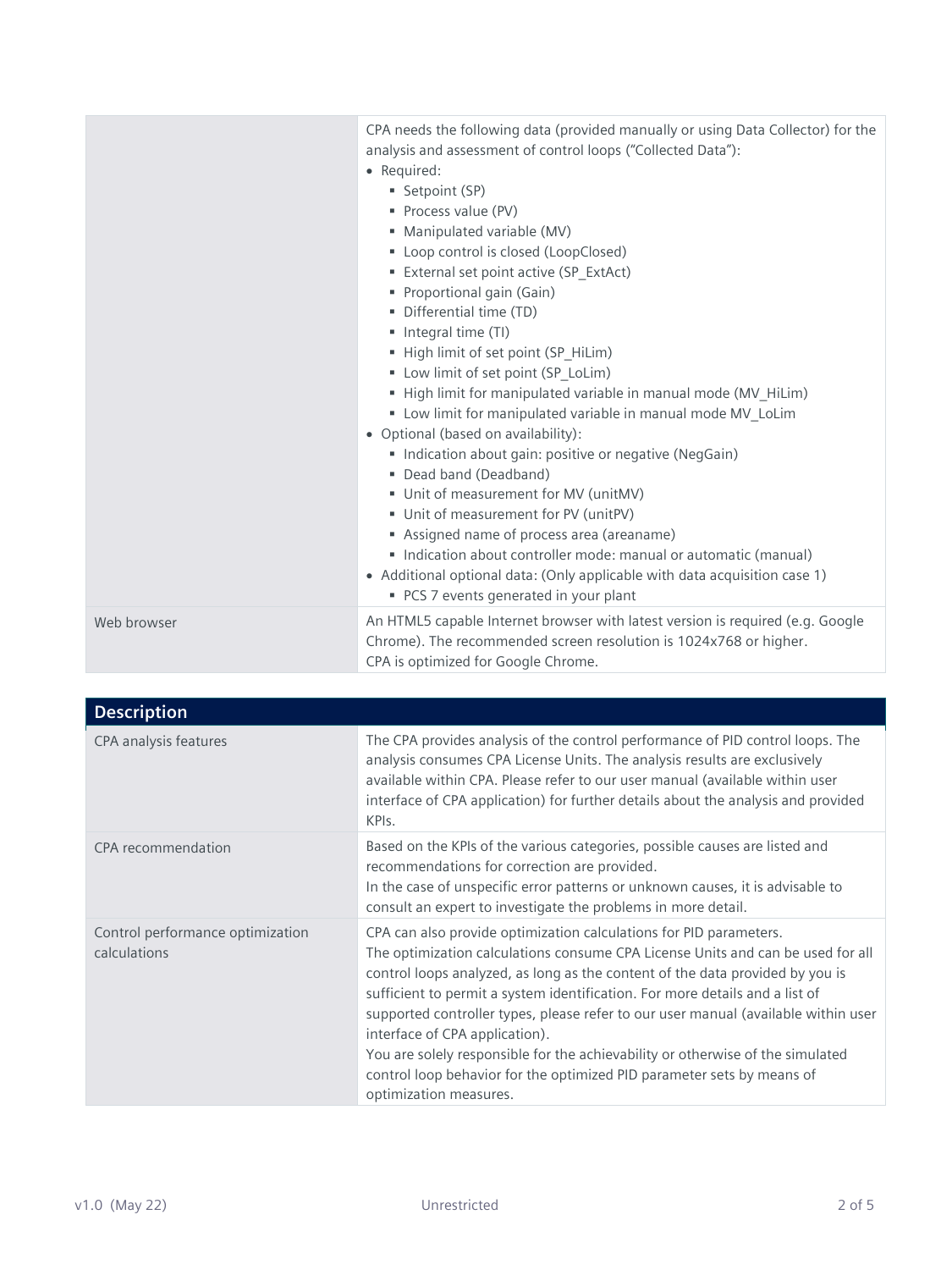| <b>Pricing Model</b>              |                                                                                                                                                                                                                                                                                                                                                    |                                                            |                                                      |                                                      |
|-----------------------------------|----------------------------------------------------------------------------------------------------------------------------------------------------------------------------------------------------------------------------------------------------------------------------------------------------------------------------------------------------|------------------------------------------------------------|------------------------------------------------------|------------------------------------------------------|
| <b>Application subscription</b>   |                                                                                                                                                                                                                                                                                                                                                    |                                                            | <b>Control Performance Analytics</b>                 |                                                      |
| Fee                               | 1 854 € <sup>1</sup> /year                                                                                                                                                                                                                                                                                                                         |                                                            |                                                      |                                                      |
| <b>Billing cycle</b>              |                                                                                                                                                                                                                                                                                                                                                    |                                                            | Full amount in advance                               |                                                      |
| Application subscription          | The application subscription allows access and use of the CPA application. The<br>Data Collector and MindSphere Connector are parts of the application<br>subscription and cannot be ordered or used separately for other purpose.<br>Additionally, CPA License Unit Extension is needed for analysis and optimization<br>calculations within CPA. |                                                            |                                                      |                                                      |
| <b>Subscription Term</b>          | The Subscription Term for the application is generally either 12 or 36 months.<br>The Subscription Term shall automatically renew if set forth in the Order.                                                                                                                                                                                       |                                                            |                                                      |                                                      |
| Co-term (renewal and termination) | The Subscription Term for this application will be co-termed with the<br>Subscription Term for your existing MindSphere Capability Package.                                                                                                                                                                                                        |                                                            |                                                      |                                                      |
| <b>Application Extensions</b>     |                                                                                                                                                                                                                                                                                                                                                    |                                                            |                                                      |                                                      |
| Subscriptions                     | <b>CPA</b><br><b>10 License Units</b><br><b>Extension</b>                                                                                                                                                                                                                                                                                          | <b>CPA</b><br><b>500 License</b><br><b>Units Extension</b> | <b>CPA</b><br>2000 License<br><b>Units Extension</b> | <b>CPA</b><br>6000 License<br><b>Units Extension</b> |
|                                   | Includes 10 CPA<br>License Units                                                                                                                                                                                                                                                                                                                   | Includes 500 CPA<br>License Units                          | Includes 2000<br><b>CPA License Units</b>            | Includes 6000<br><b>CPA License Units</b>            |
| Fee                               | 449 € /year <sup>1,2</sup>                                                                                                                                                                                                                                                                                                                         | 8 140 € /year <sup>1,2</sup>                               | 27 750 € /year <sup>1,2</sup>                        | 74 150 € /year <sup>1,2</sup>                        |
| <b>Billing cycle</b>              | Full amount in advance                                                                                                                                                                                                                                                                                                                             |                                                            |                                                      |                                                      |
| <b>Extension subscriptions</b>    | Additional fees will be applied for any extension subscription which include 10,<br>500, 2000 or 6000 CPA License Units. CPA License Units are needed for analysis<br>of control loop performance and optimization calculations.<br>In order to use the subscribed CPA License Units, activation within CPA<br>application is needed.              |                                                            |                                                      |                                                      |
| CPA 10 License Units Extension    | Includes 10 CPA License Units which are enough e.g. for the analysis of up to 10<br>control loops for 1 month within the 12 month Subscription Term.                                                                                                                                                                                               |                                                            |                                                      |                                                      |
| CPA 500 License Units Extension   | Includes 500 CPA License Units which are enough e.g. for the analysis of up to<br>166 control loops for 3 months or up to 62 PID optimization calculations or any<br>mix thereof within the 12 month Subscription Term.                                                                                                                            |                                                            |                                                      |                                                      |
| CPA 2000 License Units Extension  | Includes 2000 CPA License Units which are enough e.g. for the analysis of up to<br>166 control loops for 12 months, 500 control loops for 4 months, or up to 250<br>PID optimization calculations or any mix thereof within the 12 month<br>Subscription Term.                                                                                     |                                                            |                                                      |                                                      |
| CPA 6000 License Units Extension  | Includes 6000 CPA License Units which are enough for the analysis of up to 500<br>control loops for 12 months, 1000 control loops for 6 months, or up to 750 PID<br>optimization calculations, or any mix thereof within the 12 month Subscription<br>Term.                                                                                        |                                                            |                                                      |                                                      |
| <b>Subscription Term</b>          | The Subscription Term for the extensions is generally 12 months. The<br>Subscription Term shall automatically renew if set forth in the Order.                                                                                                                                                                                                     |                                                            |                                                      |                                                      |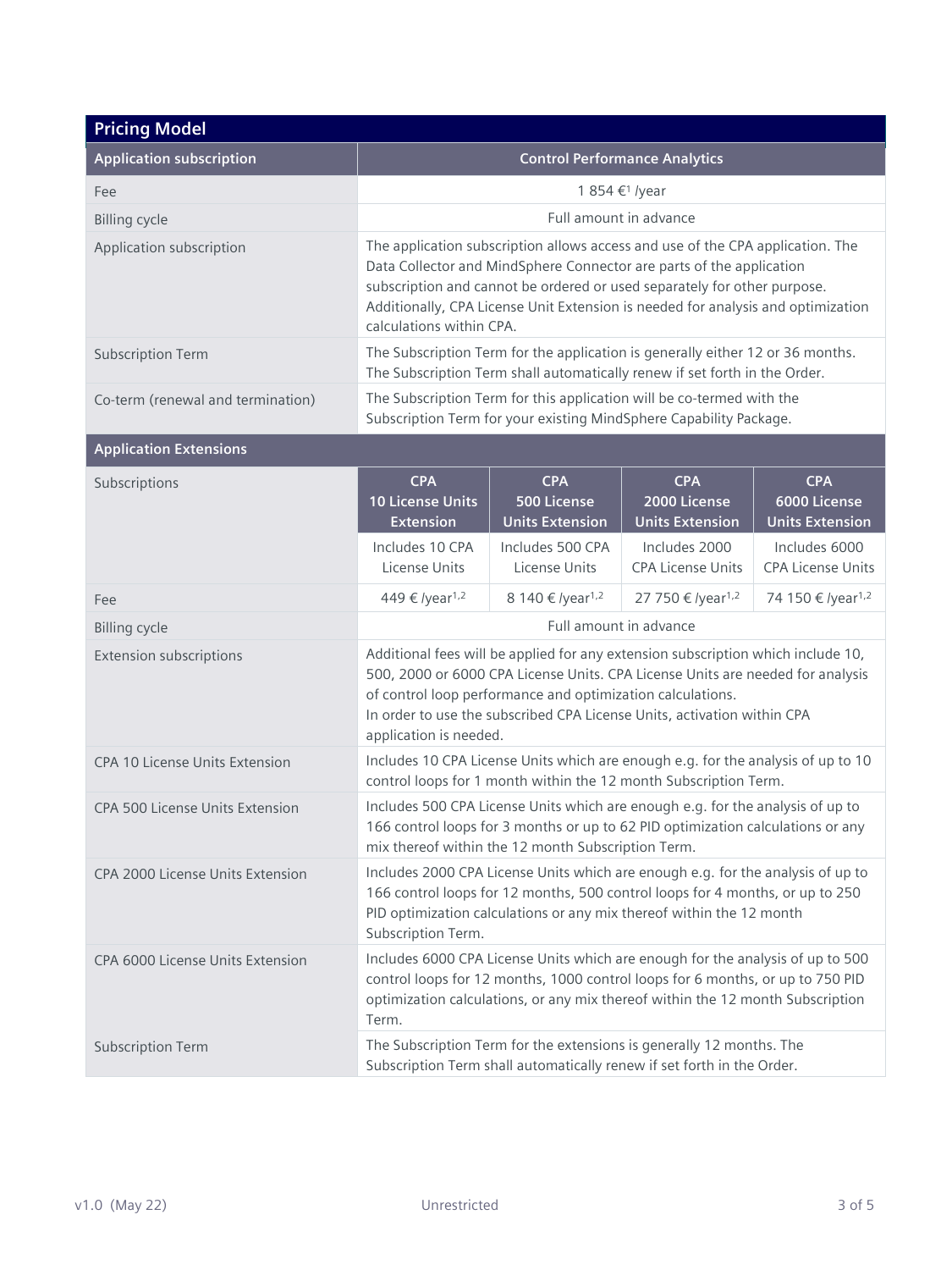| Co-term(renewal and termination) | The Subscription Term for any extensions will be co-termed with the<br>Subscription Term of this application.<br>In case of different initial Subscription Terms for the application and extensions,<br>price and number of included License Units will be pro-rated. If an application<br>subscription is terminated, the associated extensions will also be terminated at<br>the same time. |
|----------------------------------|-----------------------------------------------------------------------------------------------------------------------------------------------------------------------------------------------------------------------------------------------------------------------------------------------------------------------------------------------------------------------------------------------|
|                                  |                                                                                                                                                                                                                                                                                                                                                                                               |

<sup>1)</sup> For final pricing confirmation, please refer to the Order; <sup>2)</sup> If a price is displayed in a different currency (i) on the product detail page for Control Performance Analytics on <http://www.mindsphere.io/store> in your country of residence at the date of buying the application subscription or extension subscriptions or (ii) in the Order, such displayed price will be charged.

| General                 |                                                                                                                                                                                                                                                               |
|-------------------------|---------------------------------------------------------------------------------------------------------------------------------------------------------------------------------------------------------------------------------------------------------------|
| Service Level Agreement | The Monthly Availability for this application is at least 95%. Monthly Availability<br>is defined in the Cloud Support and Service Level Framework available at<br>https://www.siemens.com/sw-terms/sla.                                                      |
| Data consistency        | We do not check the data sent for accuracy, plausibility or completeness.<br>Your entitlement covers just an analysis of the data sent correctly.                                                                                                             |
| Third-Party Terms       | The Third-Party Terms for CPA are made available via the following web link:<br>https://siemens.mindsphere.io/en/docs/Product-Descriptions-Overview/Third-<br>Party-Terms.                                                                                    |
| Support                 | Support is available in German and English via e-mail<br>CPA.support.industry@siemens.com.<br>Hours of operation are Monday through Friday, 8:00 am to 5:00 pm CET -<br>excluding national and local holidays.<br>Support is available in English and German. |

| <b>Export Control Regulations</b> |   |
|-----------------------------------|---|
| AL                                | N |
| ECCN                              | N |

| <b>Security Information</b> |                                                                                                                                                                                                                |
|-----------------------------|----------------------------------------------------------------------------------------------------------------------------------------------------------------------------------------------------------------|
| General                     | In order to protect plants, systems, machines and networks against cyber<br>threats, it is necessary that you implement and continuously maintain a holistic,<br>state-of-the-art industrial security concept. |